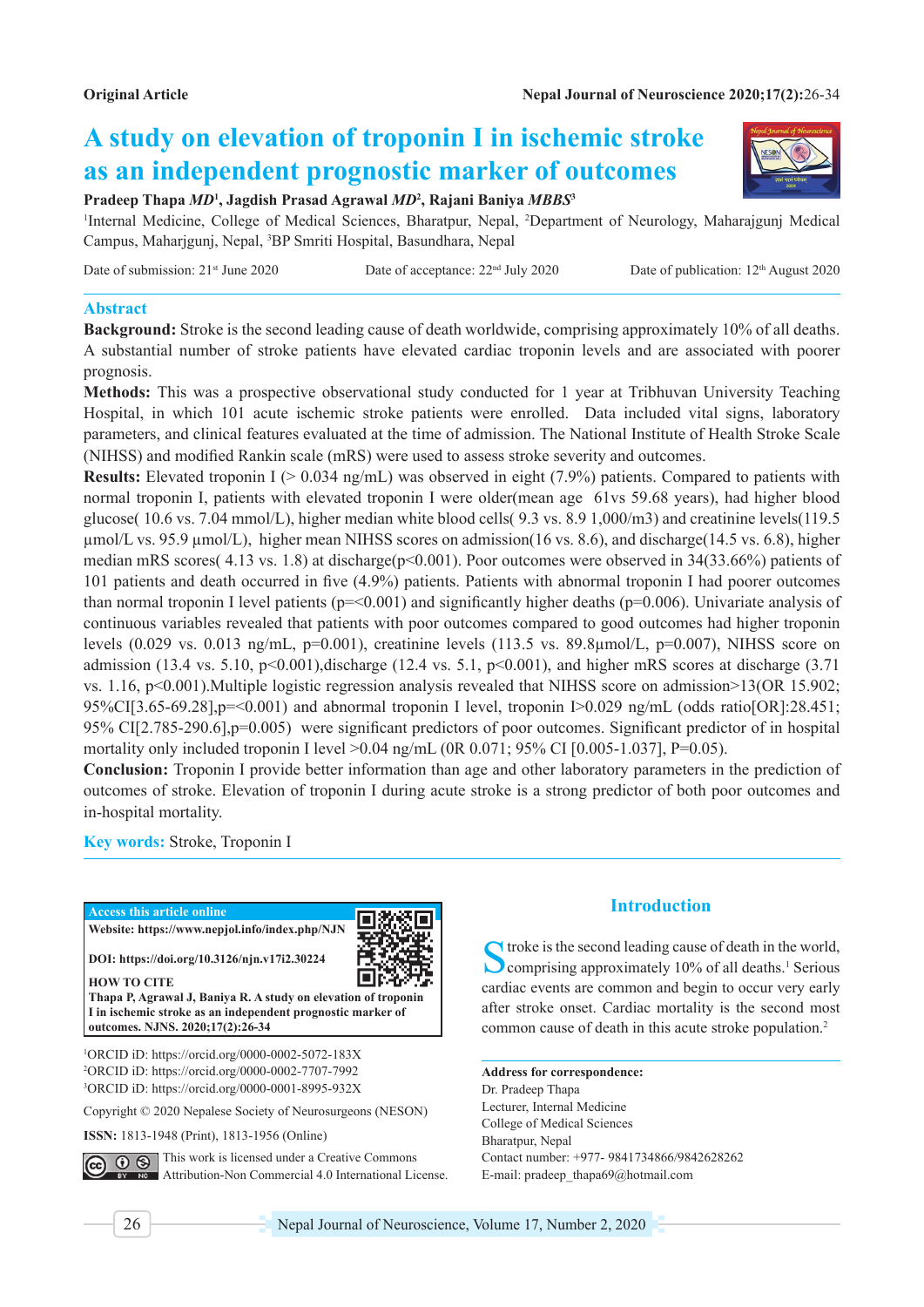Cardiac troponin T or I is elevated in a substantial number of acute stroke patients. It is associated with a higher number of in-hospital cardiac complications and deaths. Compared to cardiac troponins other cardiac markers like CK-MB or myoglobins and ECG are less accurate.3 Cardiac troponins are important biomarkers of acute myocardial infarction and are routinely studied in ischemic heart disease. $3-6$  Cardiac indicators in acute ischemic stroke were first documented in the late 1970s.<sup>7</sup>

Elevated levels of cardiac troponin have been reported in 10-34% of patients with acute stroke.<sup>8</sup> Increased troponin I after stroke is associated with elevated circulating levels of epinephrine through activation of the sympathetic nervous system.<sup>9</sup> The sympathetic activation may be responsible for myocardial damage in acute stroke.10 The associated cardiac damage is in the form of myocytolysis with loss of cardiac myocytes in absence of specific structural cause.<sup>7</sup>

Available laboratory parameters, clinical features, and biomarkers during acute stroke provide valuable information when investigating the clinical outcomes after stroke. Some studies have reported an independent association of elevated troponin I with both case fatality3,11 and the combined poor outcomes of mortality or disability.12,13 However, other investigators have found no independent association.9

In this study, we investigated whether certain clinical features and laboratory parameters, including troponin I, are predictive of outcomes in patients with acute stroke. Routine evaluation of troponin I in ischemic stroke patients in Nepal is yet not widely practiced. Evaluation of troponin I can help identify the patients at risk prompting further evaluation to prevent mortality and morbidity.

# **Materials and Methods**

This prospective observational study was done at the Tribhuvan University Teaching Hospital, Kathmandu, Nepal, in patients with acute ischemic stroke. A total of 101 patients were enrolled in the study. This study was approved by the Institutional Review Board of the Institute of Medicine, ref no. 475(6-11-E)<sup>2</sup>/073/074. The sample size was calculated taking the prevalence of elevation of troponin I in ischemic stroke to be 18% and margin of error to be 7.5%. using the formula  $.^{8,11,14,15}$ 

 $n = Z^2 pq/E^2$ 

All adult patients who gave informed signed consent, with the diagnosis of acute ischemic stroke that was confirmed by clinical presentation and proof of an ischemic lesion and/or absence of a corresponding intracranial lesion other than infarction by brain computed tomography or magnetic resonance imaging were included in the study. Patients with history of myocardial infarction

in the past 4 weeks and previous renal impairment were excluded from the study.

#### *Method of Collection of Data*

A detailed history including the presence of hypertension, diabetes mellitus, smoking, and alcohol intake was obtained, NIHSS scoring was done and underwent cardiac enzyme testing including troponin I level at the time of admission/ within 48 hours of admission regardless of the stroke onset, 12 lead electrocardiograph, and other investigations at the time of admission according to our institute's protocol. An adult who has smoked 100 cigarettes in his or her lifetime and either quit at the time of interview (former smoker) or continue smoking (current smoker), both were included.16 Blood pressure was recorded using the standard sphygmomanometer at brachial artery and radial artery was used to record the pulse manually.

The VitrosECi troponin I assay (Ortho-Clinical Diagnostics, Rochester NY, USA) was used to measure troponin I using an immunometric technique. The limit of detection (LoD) for the VITROS Troponin I ES test using human serum pools is  $0.012$  ng/mL ( $\mu$ g/L), whereas the 99th percentile upper reference level (URL) is 0.034 ng/mL. The VITROS Troponin I ES assay AMI cutoff is 0.120 ng/mL. All patients were treated according to the protocol of our institute.

At the time of discharge, the patient was evaluated again and NIHSS and mRS scores were done. Mortality due to all causes during the hospital stay was recorded. Improvement in the National Institute of Health Stroke Scale(NIHSS) between admission and discharge was used to assess outcomes as well as the modified Rankin Scale(mRS) to assess outcomes as in the NINDS study.17An mRS score >2 was considered to indicate poor outcomes.18 Clinical deterioration was defined in patients who demonstrated an increase of two or more points in the NIHSS score during the acute stage of stroke.<sup>19</sup>

#### *Statistical Analysis*

Data were analyzed using descriptive as well as analytical approaches. Continuous variables are presented as mean values and standard deviation (SD) for normally distributed data. Categorical variables are presented as absolute values and percentages. As most variables were normally distributed, comparisons between groups for continuous variables were made by Student t-test and ANOVA for independent samples, and Pearson's χ2 test or Fisher's exact test for categorical variables (as appropriate).

Significant predictors in the univariate analyses were transferred to dichotomous variables with the cut-off level according to the mean values of poor outcomes, and were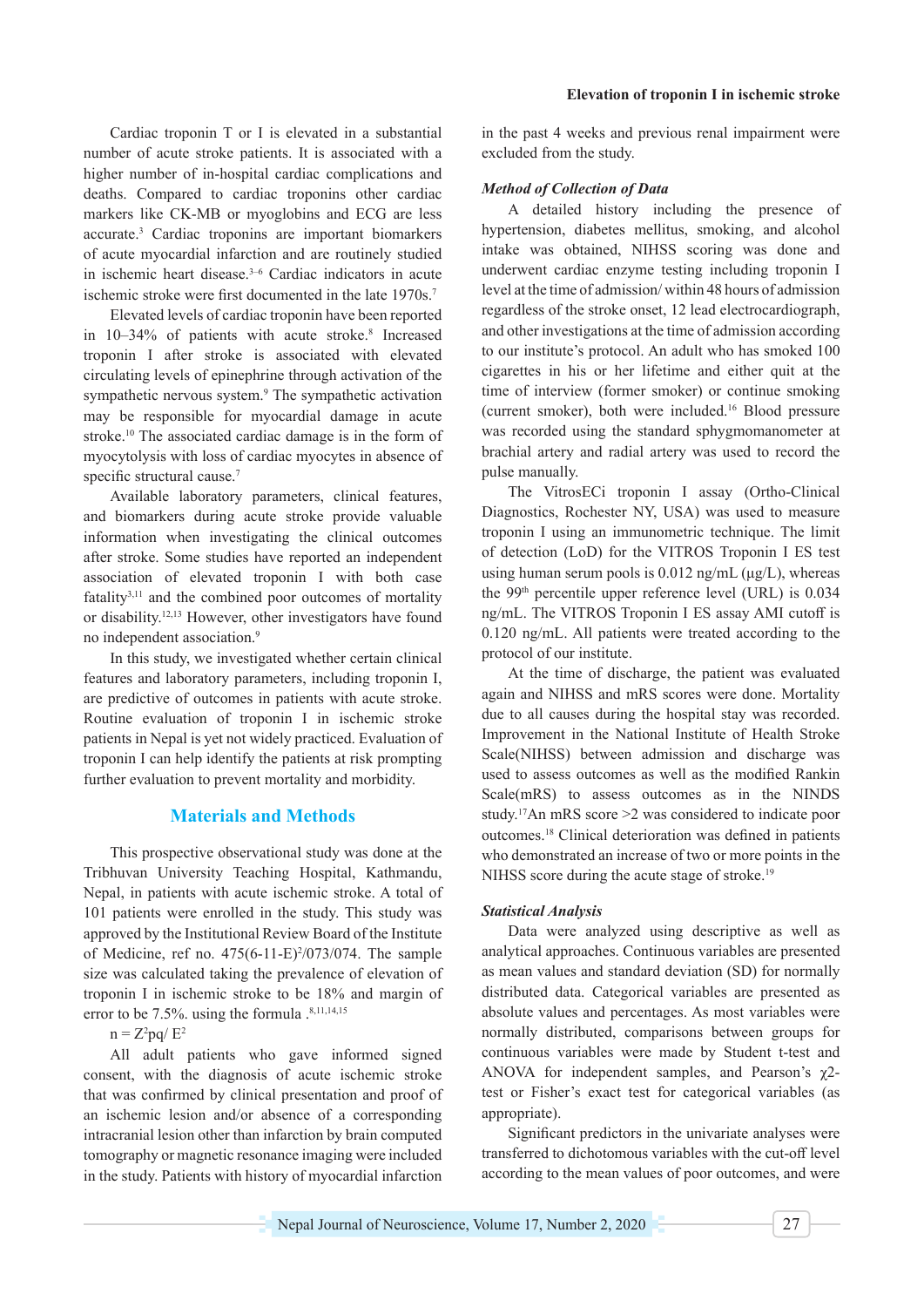subsequently included in a multiple logistic regression model to identify the most important factors associated with poor outcomes and in-hospital death. A *p-*value of less than 0.05 was considered to indicate statistical significance. All statistical analyses were performed using the statistical package SPSS (Version 20, SPSS Inc. Chicago, IL).

#### **Results**

A total of 101 patients with acute ischemic stroke were enrolled in the study, and clinical and demographic characteristics are presented below. The mean age was 59.78±18.005. The mean age of patients in both groups of study was similar, as shown in table 1.

Of 101 stroke patients, 52 had large vessel atherosclerosis (51.5%), 24 had cardioembolic stroke (23.8), 13 patients had small vessel stroke (12.9%), 11 had stroke due to undetermined cause (10.9%), and 1 patient had stroke due to other determined etiology (1%).The major risk factor for ischemic stroke was hypertension (n=21, 20.79%), followed by smoking seen in 13 cases  $(12.87\%)$  and diabetes mellitus in 3 cases  $(3\%)$ . In  $18.81\%$ of cases, both smoking and HTN were present, while in 4 cases both DM and HTN were risk factors and in the other 4 cases, smoking, HTN, and DM were present. Troponin I was elevated in 8 cases (7.9%) of acute ischemic stroke, as shown in figure 1.

Patients with abnormal troponin I had significantly higher blood glucose (p=0.033). However, patients with abnormal troponin I and normal troponin I had similar baseline heart rate  $(p=0.339)$ , white blood cell count ( $p=0.689$ ), creatinine ( $p=0.129$ ), and age ( $p=0.843$ ). However, heart rate controlling drugs were being taken in the few patients  $(n=9)$  in the normal troponin I group and none in the elevated troponin group.

Hemoglobin ( $p=0.620$ ) and hematocrit ( $p=0.1360$ ) were also not statistically different between the groups. In addition, patients with abnormal troponin I had a higher mean NIHSS score on admission (16) and on discharge (14.5) than patients with normal troponin I levels (8.66 and 6.89). The mean MRS score was higher (4.13) in patients with abnormal troponin I than in patients with normal troponin I levels  $(1.84, p=<0.001)$ , as shown in table 1.

Troponin was elevated in 8 cases and 5 cases were associated with ECG changes and 3 had normal ECG despite elevated troponin I ( $p=0.012$ ). The most common ECG changes seen in acute ischemic stroke patients were atrial fibrillation (n=20, 19.8%), T wave inversion was seen in 6 cases (5.9%), ST elevation, LBBB, RBBB was seen in 1 case each and 3 cases had features of LVH(3%) as shown in figure 2.

Abnormal troponin I were common in patients with stroke due to large artery atherosclerosis (3/52=5.7%) and cardioembolism (3/24=12.5%) than in patients with stroke due to small vessel disease and other determined etiology according to TOAST classification (p=0.890). Poor outcomes were observed in 34(33.66%) patients of 101 patients and death occurred in 5(4.9%) patients. Patients with abnormal troponin I had poorer outcomes than normal troponin I level patients ( $p<0.001$ ), as shown in table 2, and significantly higher deaths  $(p=0.006)$ , as shown in table 3. Length of hospital stay was similar in both groups (10.24 vs. 12, p=0.50).

Univariate analysis of continuous variables revealed that patients with poor outcomes compared to good outcomes had higher troponin levels (0.029 vs. 0.013 ng/ mL, p=0.001), creatinine levels (113.5 vs. 89.8µmol/L, p=0.007), NIHSS score on admission (13.4 vs. 5.10,  $p<0.001$ ), discharge (12.4 vs. 5.1,  $p<0.001$ ), and higher mRS scores at discharge  $(3.71 \text{ vs. } 1.16, \text{ p} < 0.001)$ . Other variables including age, total count, hematocrit, blood glucose, and heart rate were similar between both the groups analysis. Dichotomous variables revealed that male sex and cardioembolic stroke were not associated with poor outcomes, as shown in table 2.

In hospital, deaths were associated with higher total counts (11904, p=0.02), creatinine levels (158.6, p=0.001), and troponin I levels  $(0.043 \text{ ng/mL}, \text{p=0.016})$ . NIHSS score on admission did not show a significant association with in-hospital mortality. Length of stay was also similar between the groups. Dichotomous analysis showed a significant correlation between death and cardioembolic stroke. Age and sex were not associated with in-hospital death, as shown in table 3.

Multiple regression analysis of the significant dichotomous variables was done with cut-off levels according to the mean values of poor outcomes. Multiple logistic regression analysis revealed that NIHSS score on admission>13(odds ratio [OR] 15.902; 95%CI [3.65- 69.28],  $p = 0.001$  and abnormal troponin I level, troponin I>0.029 ng/mL) (odds ratio [OR]:28.451; 95% CI [2.785- 290.6], p=0.005) were significant predictors of poor outcomes; however, creatinine levels did not show any significance in predicting the outcomes, as shown in table 4. Only troponin I level >0.04 ng/mL (odds ratio [0R] 0.071; 95% CI [0.005-1.037], P=0.05) was a significant predictor of in-hospital mortality, as shown in table 5.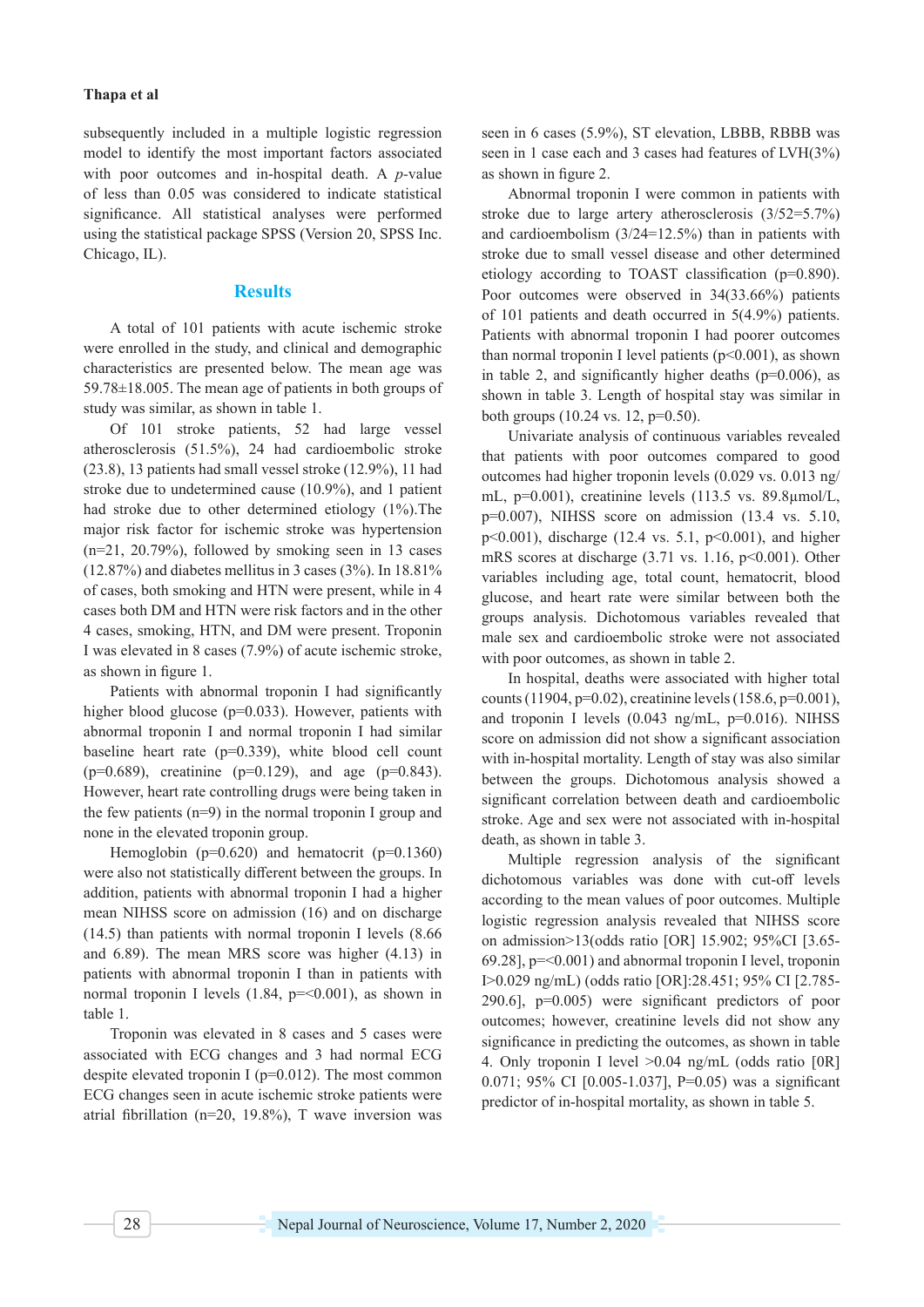## **Elevation of troponin I in ischemic stroke**



*Figure 1: Prevalence of troponin I in ischemic stroke*



*Figure 2: Relation between troponin I and ECG changes*

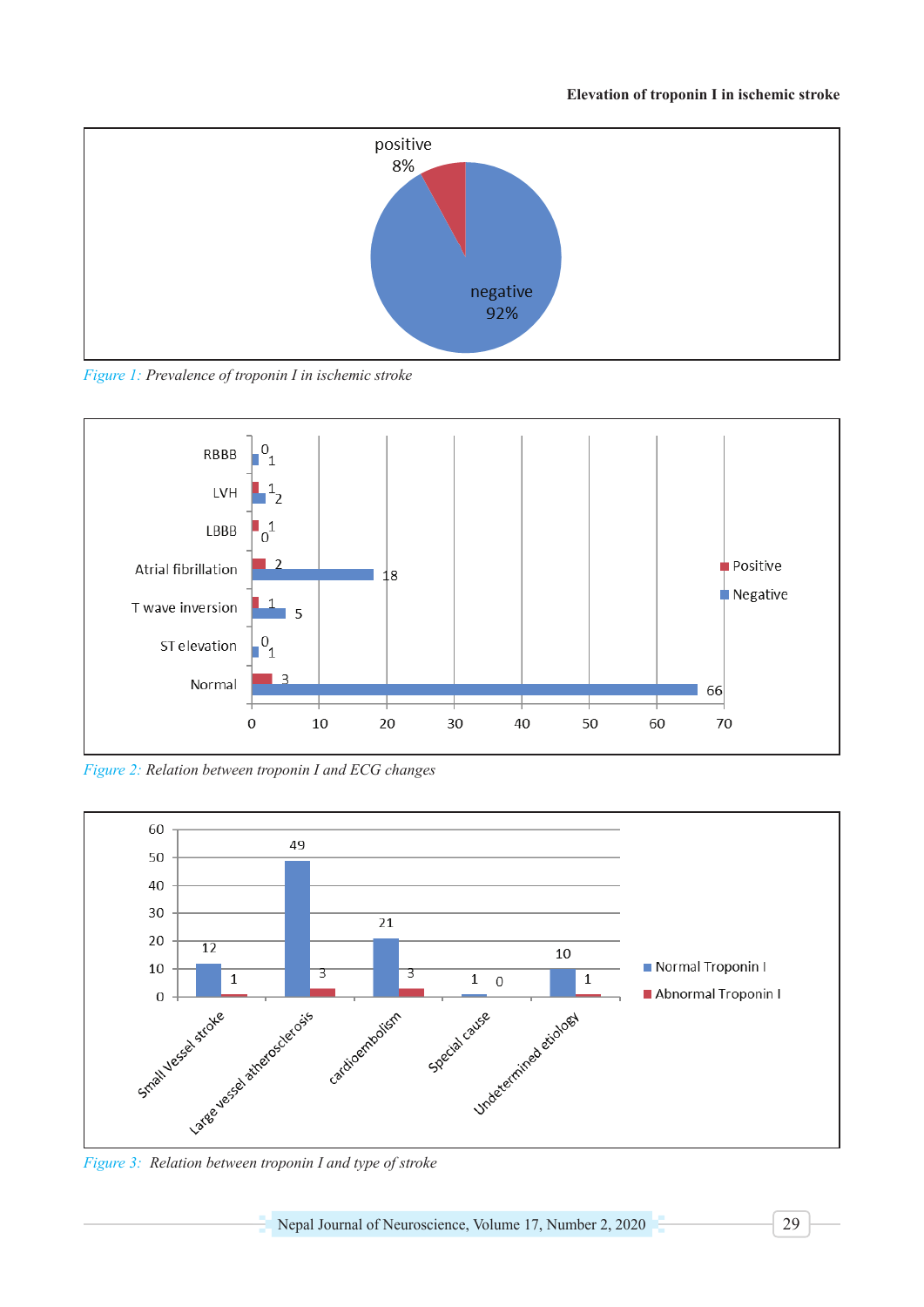|                                             | <b>Troponin I test</b> |                   |         |  |  |  |
|---------------------------------------------|------------------------|-------------------|---------|--|--|--|
| <b>Characteristics</b>                      | Normal $(n=93)$        | Abnormal $(n=8)$  | P value |  |  |  |
| Mean age (years)**                          | $59.68 \pm 18.36$      | $61 \pm 13.98$    | 0.843   |  |  |  |
| Systolic pressure (mmHg)**                  | $135.58 \pm 25.55$     | $121.25 \pm 21$   | 0.127   |  |  |  |
| Diastolic pressure (mmHg)**                 | $84.19 \pm 14.98$      | $80 \pm 17.72$    | 0.456   |  |  |  |
| Heart rate (Bpm)**                          | $83.58\pm11.61$        | $79.50 \pm 10.33$ | 0.339   |  |  |  |
| White blood cells (1000/mm <sup>3</sup> )** | 8907.74±2861.83        | 9368.75±4895.69   | 0.683   |  |  |  |
| Glucose(mmol/L)**                           | $7.04 \pm 3.71$        | $10.6 \pm 10.01$  | 0.033   |  |  |  |
| Creatinine( $\mu$ mol/L)**                  | $95.98 \pm 42.44$      | $119.5 \pm 29.73$ | 0.129   |  |  |  |
| NIHSS Score(on admission)**                 | $8.66\pm4.21$          | $16\pm7.61$       | < 0.001 |  |  |  |
| NIHSS Score(on discharge)**                 | $6.89{\pm}4.32$        | $14.50 \pm 7.94$  | < 0.001 |  |  |  |
| Modified Rankin Scale**                     | $1.84 \pm 1.36$        | $4.13 \pm 1.24$   | < 0.001 |  |  |  |
| $Death*$                                    | 3                      | 2                 | 0.006   |  |  |  |
| Poor outcome $mRS > 2^*$                    | 26                     | 8                 | < 0.001 |  |  |  |

*Table 1: Comparison of clinical features, laboratory data, severity of stroke, and outcomes of patients with different levels of troponin I. Data presented as \*number and \*\* Mean±S.D*

| <b>Characteristics</b>        | Poor outcomes(mRS>2) | P value              |         |
|-------------------------------|----------------------|----------------------|---------|
|                               | $Yes(n=34)$          | $No(n=67)$           |         |
| Mean Age(years)**             | $58.97 \pm 18.74$    | $61.38 \pm 16.61$    | 0.527   |
| Systolic pressure(mmHg)**     | $136.70 \pm 24.64$   | $130 \pm 26.74$      | 0.212   |
| Diastolic pressure(mmHg)**    | $84.63 \pm 14.49$    | $82.35 \pm 16.52$    | 0.479   |
| Heart rate(Bpm)**             | $83.94 \pm 10.94$    | $81.91 \pm 12.64$    | 0.406   |
| White blood cells(1000/mm3)** | 8731.04±2938.88      | $9364.41 \pm 3227.4$ | 0.325   |
| Glucose(mmol/l)**             | $7.23 \pm 4.22$      | $7.5 \pm 5.16$       | 0.784   |
| Creatinine( $\mu$ mol/L)**    | $89.86 \pm 25.32$    | $113.58\pm 60.55$    | 0.007   |
| Troponin $I(ng/mL)**$         | $0.013 \pm 0.0032$   | $0.029 \pm 0.038$    | 0.001   |
| NIHSS Score(on admission)**   | $7.10\pm3.51$        | $13.44\pm4.65$       | < 0.001 |
| NIHSS Score(on discharge)**   | $5.10 \pm 3.085$     | $12.40\pm4.43$       | < 0.001 |
| Modified Rankin Scale**       | $1.16 \pm 0.751$     | $3.71 \pm 1.06$      | < 0.001 |
| Length of stay(days)**        | $9.43 \pm 4.18$      | $12.09 \pm 7.54$     | 0.025   |
| Cardioembolism <sup>*</sup>   | 12                   | 12                   | 0.158   |
| Male sex*                     | 19                   | 30                   | 0.291   |

*Table 2: Correlation of the factors affecting the outcomes of ischemic stroke.*

*Data presented as \*number (percent) and \*\*mean ± S.D.*

| <b>Characteristics</b>                     |                   | P value             |         |  |
|--------------------------------------------|-------------------|---------------------|---------|--|
|                                            | $Yes(n=5)$        | $No(n=96)$          |         |  |
| Mean Age(years)**                          | $69.00 \pm 19.33$ | 59.30±17.91         | 0.242   |  |
| Systolic pressure(mmHg)**                  | $128 \pm 19.235$  | $134.78 \pm 25.74$  | 0.564   |  |
| Diastolic pressure(mmHg)**                 | $84\pm23.02$      | $83.85 \pm 14.82$   | 0.983   |  |
| Heart rate(Bpm)**                          | $85.6\pm4.09$     | 83.14±11.77         | 0.643   |  |
| White blood cells(1000/mm <sup>3</sup> )** | 11904±5443.97     | $8790.10\pm2825.07$ | .025    |  |
| Glucose(mmol/l)**                          | $5.94 \pm 1.11$   | $7.39\pm4.64$       | 0.220   |  |
| Creatinine( $\mu$ mol/L)**                 | $158.6\pm98.28$   | $94.68 \pm 35.24$   | 0.001   |  |
| Troponin $I(ng/mL)**$                      | $0.043 \pm 0.037$ | $0.01743 \pm 0.022$ | 0.016   |  |
| NIHSS Score(on admission)**                | $10.80 \pm 7.25$  | $9.16\pm4.824$      | 0.470   |  |
| Modified Rankin Scale**                    | 6                 | $1.81 \pm 1.199$    | < 0.001 |  |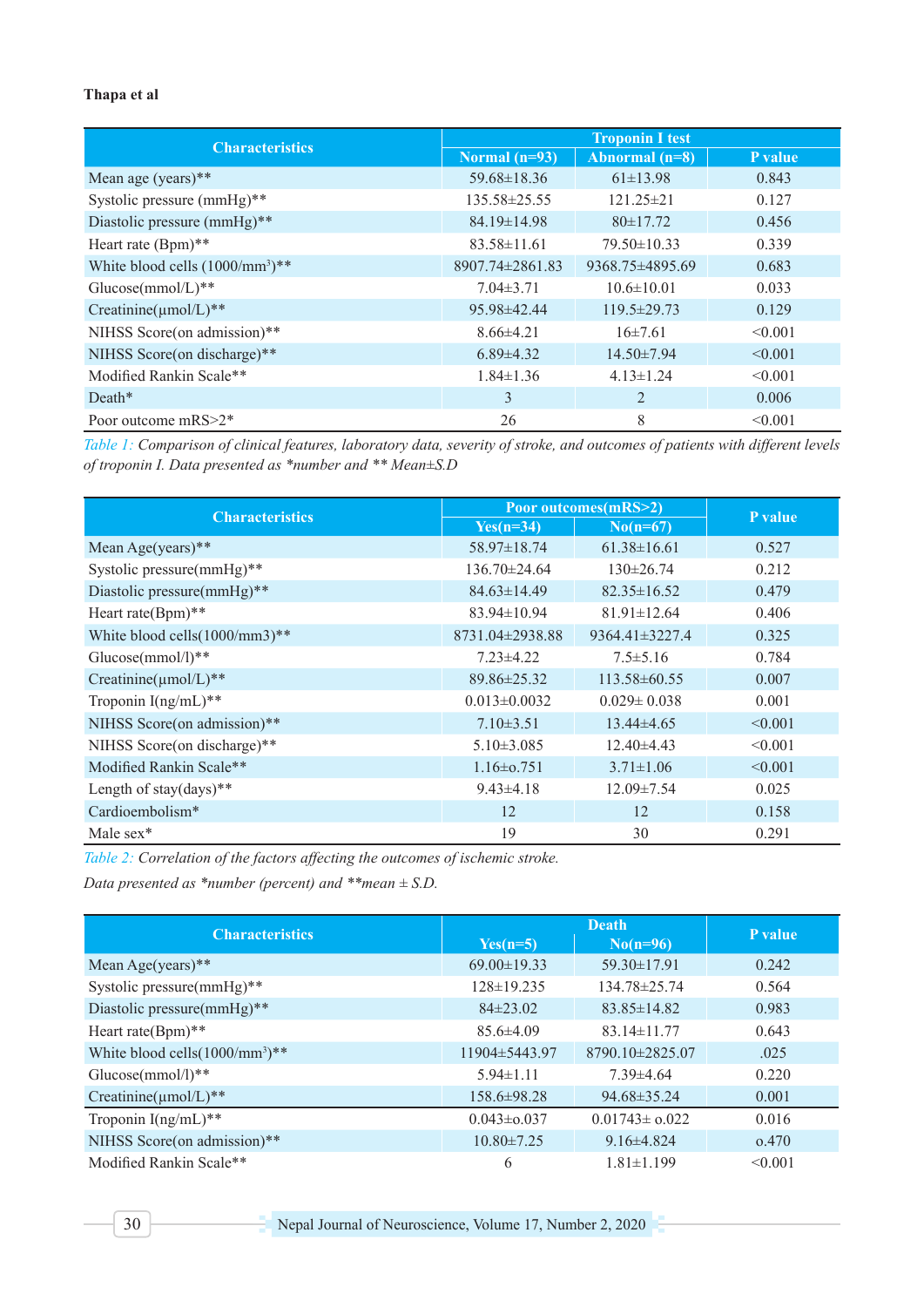#### **Elevation of troponin I in ischemic stroke**

| Length of stay(days)**      | $12.00 \pm 12.787$ | $10.24 \pm 5.15$ | 0.500   |
|-----------------------------|--------------------|------------------|---------|
| Cardioembolism <sup>*</sup> | $2(40\%)$          | $22(22.9\%)$     | < 0.001 |
| Male gender*                | $3(60\%)$          | $46(47.9\%)$     | 0.598   |

*Table 3: Correlation of clinical features and in-hospital mortality in 101 acute ischemic stroke patients. Data presented as \*number (percent) and \*\*mean ± S.D.*

|                                | B     | S.E.  | Wald   | Df | P value | $\mathbf{Expo}(\mathbf{B})$ | 95% CI for $EXP(B)$ |              |
|--------------------------------|-------|-------|--------|----|---------|-----------------------------|---------------------|--------------|
| <b>Characteristics</b>         |       |       |        |    |         |                             | 'Lowen              | <b>Upper</b> |
| NIHSS score on admission $>13$ | 2.766 | 0.751 | 13.572 |    | 0.000   | 15.902                      | 3.650               | 69.287       |
| Creatinine $>113$ µmol/L       | 1.047 | 0.870 | 1.450  |    | 0.229   | 2.849                       | 0.518               | 15.661       |
| Troponin $I>0.029$ ng/mL       | 3.348 | .186  | 7.974  |    | 0.005   | 28.451                      | 2.785               | 290.63       |
| Constant                       | 9.417 | .943  | 23.501 |    | 0.000   | 0.000                       |                     | 4            |

*Table 4: Regression model of factors influencing outcomes in 101 patients with acute ischemic stroke*

| <b>Characteristics</b>   | Std. Error | <b>Wald</b> |       |         | 95% confidence interval for Expo(B) |              |
|--------------------------|------------|-------------|-------|---------|-------------------------------------|--------------|
|                          |            |             | Sig.  | Expo(B) | Lower                               | <b>Upper</b> |
| TotalWBC>11900           | 1.117      | 3.037       | 0.081 | 0.143   | 0.016                               | 1.275        |
| Creatinine $>158$ µmol/L | 1.328      | 3.347       | 0.067 | 0.088   | 0.007                               | 1.189        |
| Troponin $I>0.04$ ng/mL  | 1.368      | 3.737       | 0.05  | 0.071   | 0.005                               | l.037        |

*Table 5: Regression model of factors influencing deaths in patients with acute ischemic stroke*

## **Discussions**

This study demonstrates the prognostic significance of elevated troponin in patients with ischemic stroke. Patients with increased troponin I had increased chances of unfavorable functional outcomes at discharge and mortality. Troponin I is a highly sensitive and specific marker of acute myocardial infarction. Hence other cardiac biomarkers were not considered for evaluation in this study. Elevated troponin I is characteristic of a number of cardiac diseases as well such as heart failure, pericarditis, myocarditis, atrial fibrillation, and tachycardia. Elevated troponin I has also been found in patients with chronic renal failure, sepsis, critical illness, pulmonary embolism, chronic obstructive pulmonary disease, and stroke.<sup>20</sup>

Elevated levels of cardiac troponin have been reported in 10–34% of patients with acute stroke. Kerr *et al.* (2009) conducted a systematic review of studies measuring troponin within seven days of symptom onset in acute stroke patients and found that more than 18% of patients had a high troponin level.<sup>8</sup> Some studies reported that elevated troponin levels were more common in patients with stroke due to cardioembolism, who also had evidence of atrial fibrillation, ischemic heart disease, or heart failure.4,21,22

Abnormal troponin I levels were observed in 7.9% of the patients in our study. We found that patients with abnormal troponin I were more likely to have large artery atherosclerosis and cardioembolism. Patients with elevated troponin I levels were older and had higher creatinine levels and blood glucose levels than patients with normal troponin I levels. Patients with elevated troponin I presented with more severe initial stroke severity. Worse outcomes and higher in-hospital mortality were observed in patients with abnormal troponin I, similar to those reported by Di Angelantonio et al.23

Increase in catecholamine release as a result of hypo-perfusion of the posterior hypothalamus occurs in neurologic causes resulting in autonomic nervous system imbalance and increased sympathetic output.<sup>24</sup> Involvement of the insular cortex is known to be associated with more frequent occurrences of cardiac complications after acute stroke.25 Brain magnetic resonance imaging to identify the precise location of the stroke was not performed in all patients; therefore, we were not able to analyze the involvement of the insular or parietal cortex.

Higher troponin levels were associated with the severity of stroke rather than the location of stroke. Abnormal troponin levels were more likely to be due to cardiac and renal causes than the cerebral causes.26 The average age of patients with abnormal troponin I, patients with poor outcomes, and patients who died in the hospital in this study was approximately 65 years. Faiz et al. reported that age  $\geq$  76 years was independently associated with elevated troponin levels in patients with acute ischemic stroke. But in our study, age was not significantly different between the groups.<sup>22</sup>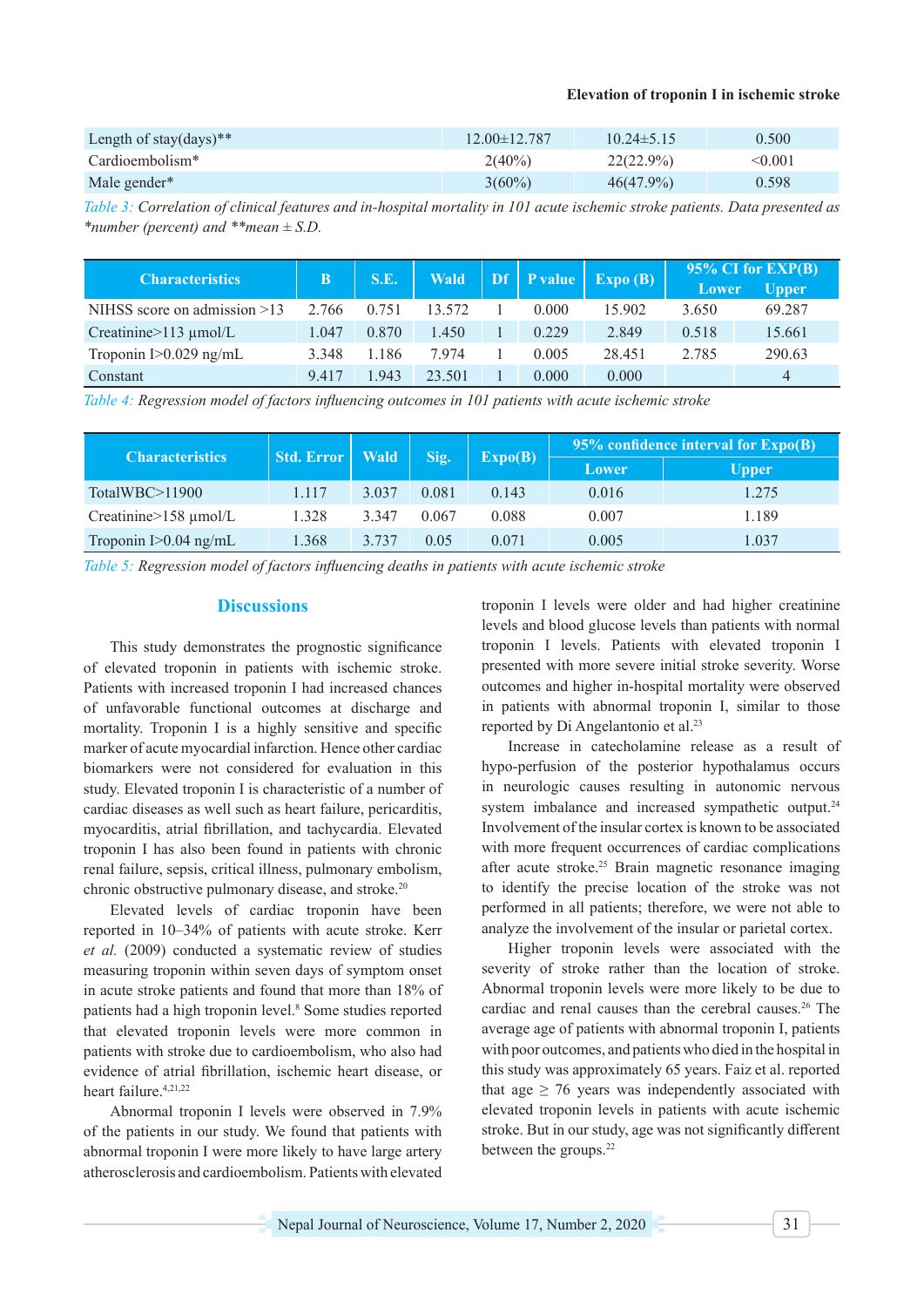In our study, blood glucose was significantly elevated in the positive troponin I group however was not associated with poor outcomes. Similarly, elevated creatinine level >112 µmol/L at the time of admission was associated with poor outcomes of stroke. Bashair et al. showed that elevated creatinine levels at the time of admission were associated with increased mortality in stroke patients.<sup>27</sup>

With the exception of the NIHSS score on admission, only elevated troponin I was a strong independent predictor of both poor outcomes and death. Abnormal troponin I had an OR of 28.451 for poor outcomes and an OR of 0.071 for in-hospital mortality. Meta-analysis by Kerr et al. (2009) analyzed 2901 patients from 15 different studies including different definitions and timing for troponin evaluation. Irrespective of different definitions and sampling times, elevated troponin is associated with poor outcomes.8

Elevation of troponin level has been associated with increased risk of mortality and disability compared to other factors as shown in multiple studies.11,28,29 In the present study, abnormal troponin I was a predictor of both poor outcomes and in-hospital mortality. An NIHSS score≥12 on admission was also a strong predictor of both poor outcomes and in-hospital mortality.

The American Stroke Association recommends the routine checking of markers of cardiac ischemia during acute stroke.30 Noninvasive echocardiography, cardiac magnetic resonance imaging, or computed tomography may help to identify possible unstable coronary disease, heart failure, or cardiomyopathy. The TRELAS study done in acute ischemic stroke patients with elevated troponin level and patients with non-ST-elevation acute coronary syndromes revealed that 48% of acute ischemic stroke patients had no coronary culprit lesion compared to 13% in non-ST-elevation-acute coronary syndromes patients following coronary angiography.14

The high-sensitivity assay of troponin allows for precise detection of troponin even at concentrations tenfold lower than conventional assays.<sup>31</sup> Dynamic changes in the troponin levels (>50%) within 24 hour in stroke patients were better indicator for in-hospital mortality than the patients whose troponin levels were elevated but remain stable.26 Serial measurements should be performed to establish whether troponin is acutely or chronically elevated.

## **Limitations**

This study has a number of limitations. Cardiac illness like cardiomyopathy and heart failure were not excluded from the study. Troponin was only examined in a subgroup of patients and was not systematically assessed in all patients presenting with ischemic stroke. Troponin I was checked only once in each patient in the emergency room without a known lag time between exact time period of onset of symptoms and troponin measurement, without dynamic assessment. Besides as an exclusion criterion, renal impairment was evaluated based on historical diagnosis in the past and raised serum creatinine value rather than calculation of eGFR. The low number of patients with outcome ''death'' might limit meaningfulness. Finally, there is a lack of follow-up data on functional outcomes after discharge.

## **Conclusions**

Elevation of troponin I in ischemic stroke independently predicted unfavorable functional outcomes at discharge and in- hospital mortality. Compared to other laboratory parameters, troponin I is a better predictor of outcomes of stroke. Careful and prompt evaluation of patients with acute stroke is needed in the setting of elevated troponin I.

**Acknowledgements:** The authors are grateful to all the patients who consented to this study. We would also like to thank all the faculty members of the Department of Neurology for their help during this study. The authors thank the Department of Community Medicine for their help and suggestions in the statistics.

**Conflict of Interest:** None **Source(s) of support:** None

#### **References**

- 1. Deresse B, Shaweno D. Epidemiology and in-hospital outcome of stroke in South Ethiopia. **J Neurol Sci. 2015**;355(1–2):138–42..https://doi.org/10.1016/j. jns.2015.06.001
- 2. Prosser J, MacGregor L, Lees KR, Diener H-C, Hacke W, Davis S. Predictors of early cardiac morbidity and mortality after ischemic stroke. **Stroke. 2007 Aug**;38(8):2295–302.https://doi.org/10.1161/ STROKEAHA.106.471813
- 3. Di Angelantonio E, Fiorelli M, Toni D, Sacchetti ML, Lorenzano S, Falcou A, et al. Prognostic significance of admission levels of troponin I in patients with acute ischaemic stroke. **J Neurol Neurosurg Psychiatry. 2005**;76:76–81. https://doi.org/10.1136/ jnnp.2004.041491
- 4. Faiz KW, Thommessen B, Einvik G, Omland T, Rønning OM. Prognostic value of high-sensitivity cardiac troponin T in acute ischemic stroke. **J Stroke**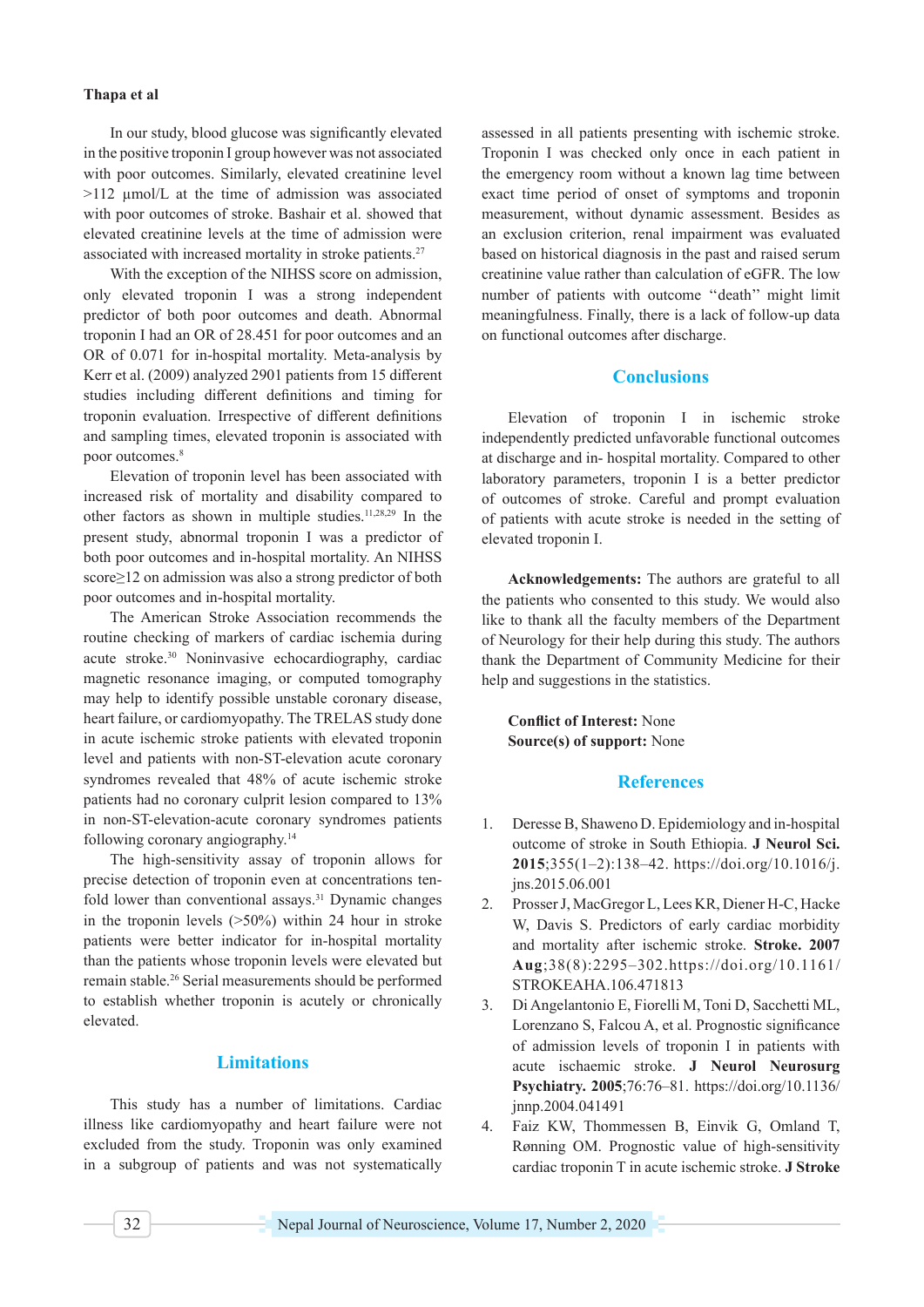**Cerebrovasc Dis. 2014**;23(2):241–8. https://doi. org/10.1016/j.jstrokecerebrovasdis.2013.01.005

- 5. Providência R, Barra S, Paiva L. Atrial fibrillation, elevated troponin, ischemic stroke and adverse outcomes: Understanding the connection. **Clin Res Cardiol. 2013**;102(10):701–11. https://doi. org/10.1007/s00392-013-0591-0
- 6. Scheitz JF, Endres M, Mochmann HC, Audebert HJ, Nolte CH. Frequency, determinants and outcome of elevated troponin in acute ischemic stroke patients. **Int J Cardiol. 2012**;157(2):239–42. https://doi. org/10.1016/j.ijcard.2012.01.055
- 7. Norris JW, Kolin A, Hachinski VC. Focal myocardial lesions in stroke. In: Stroke. Amer Heart Assoc 7272 Greenville Vvenue, Dallas, TX 75231-4596; 1980. p. 130.
- 8. Kerr G, Ray G, Wu O, Stott DJ, Langhorne P. Elevated troponin after stroke: A systematic review. **Cerebrovasc Dis. 2009**;28(3):220–6. https://doi. org/10.1159/000226773
- 9. Barber M, Morton JJ, Macfarlane PW, Barlow N, Roditi G, Stott DJ. Elevated troponin levels are associated with sympathoadrenal activation in acute ischaemic stroke. **Cerebrovasc Dis. 2007**;23(4):260– 6. https://doi.org/10.1159/000098325
- 10. Hachinski VC, Smith KE, Silver MD, Gibson CJ, Ciriello J. Acute myocardial and plasma catecholamine changes in experimental stroke. **Stroke. 1986**;17(3): 387–90. https://doi.org/10.1161/01.STR.17.3.387
- 11. Jensen JK, Kristensen SR, Bak S, Atar D, Hoilund-Carlsen PF, Mickley H. Frequency and significance of troponin T elevation in acute ischemic stroke. **Am J Cardiol. 2007**;99(1):108–12. https://doi. org/10.1016/j.amjcard.2006.07.071
- 12. Fure B, Bruun Wyller T, Thommessen B. Electrocardiographic and troponin T changes in acute ischemic stroke. **J Intern Med. 2006**;259(6):592–7. https://doi.org/10.1111/j.1365-2796.2006.01639.x
- 13. Christensen H, Johannesen HH, Christensen AF, Bendtzen K, Boysen G. Serum cardiac troponin I in acute stroke is related to serum cortisol and TNF-α. **Cerebrovasc Dis. 2004**;18(3):194–9. https://doi. org/10.1159/000079941
- 14. Mochmann H-C, Scheitz JF, Petzold GC, Haeusler KG, Audebert HJ, Laufs U, et al. Coronary Angiographic Findings in Acute Ischemic Stroke Patients With Elevated Cardiac troponin clinical perspective. **Circulation. 2016**;133(13):1264–71. https://doi. org/10.1161/CIRCULATIONAHA.115.018547
- 15. Newby LK, Jesse RL, Babb JD, Christenson RH, De Fer TM, Diamond GA, et al. ACCF 2012 Expert Consensus Document on Practical Clinical

Considerations in the Interpretation of Troponin Elevations. **J Am Coll Cardiol. 2012**;60(23):2427 LP – 2463. https://doi.org/10.1016/j.jacc.2012.08.969

- 16. NHIS-Adult Tobacco Use-Glossary. Centers for Disease Control and Prevention(CDC). https://www. cdc.gov/nchs/nhis/tobacco/tobacco\_glossary.html
- 17. Adams RJ. Management issues for patients with ischemic stroke. **Neurology. 1995**;45(2Suppl1):S15-8. http://europepmc.org/abstract/MED/7885585
- 18. Banks JL, Marotta CA. Outcomes validity and reliability of the modified rankin scale: Implications for stroke clinical trials - A literature review and synthesis. **Stroke. 2007**;38(3):1091–6. https://doi. org/10.1161/01.STR.0000258355.23810.c6
- 19. Siegler JE, Boehme AK, Kumar AD, Gillette MA, Albright KC, Martin-Schild S. What change in the national institutes of health stroke scale should define neurologic deterioration in acute ischemic stroke? **J Stroke Cerebrovasc Dis. 2013**;22(5):675– 82. https://doi.org/10.1016/j.j stroke cerebrovas dis.2012.04.012
- 20. Tanindi A, Cemri M. Troponin elevation in conditions other than acute coronary syndromes. **Vascular Health and Risk Management. 2011**; 7:597–603. https://doi.org/10.2147/VHRM.S24509
- 21. Etgen T, Baum H, Sander K, Sander D. Cardiac troponins and N-terminal pro-brain natriuretic peptide in acute ischemic stroke do not relate to clinical prognosis. **Stroke. 2005**;36(2):270–5. https:// doi.org/10.1161/01.STR.0000151364.19066.a1
- 22. Faiz KW, Thommessen B, Einvik G, Brekke PH, Omland T, Ronning OM. Determinants of high sensitivity cardiac troponin T elevation in acute ischemic stroke. **BMC Neurol. 2014**; 14:96. https:// doi.org/10.1186/1471-2377-14-96
- 23. Maliszewska M, Fiszer U, Palasik W, Morton M, Tadeusiak W. Elevated troponin I level–a predictor of poor prognosis after ischemic stroke. **Postępy Nauk Med. 2013**.
- 24. Samuels MA. The Brain–Heart Connection. **Circulation. 2007;**116(1):77 LP – 84. http://circ. ahajournals.org/content/116/1/77.abstract
- 25. Oppenheimer S. The insular cortex and the pathophysiology of stroke-induced cardiac changes. **Can J Neurol Sci. 1992**;19(2):208–11.
- 26. Abdi S, Oveis-Gharan S, Sinaei F, Ghorbani A. Elevated troponin T after acute ischemic stroke: Association with severity and location of infarction. **Iran J Neurol. 2015**;14(1):35–40. http://www.ncbi. nlm.nih.gov/pmc/articles/PMC4395805/
- 27. Lee S, Lee Y, Jang H, Moon H, Kim DK, Han SS. Heart rate is associated with mortality in patients